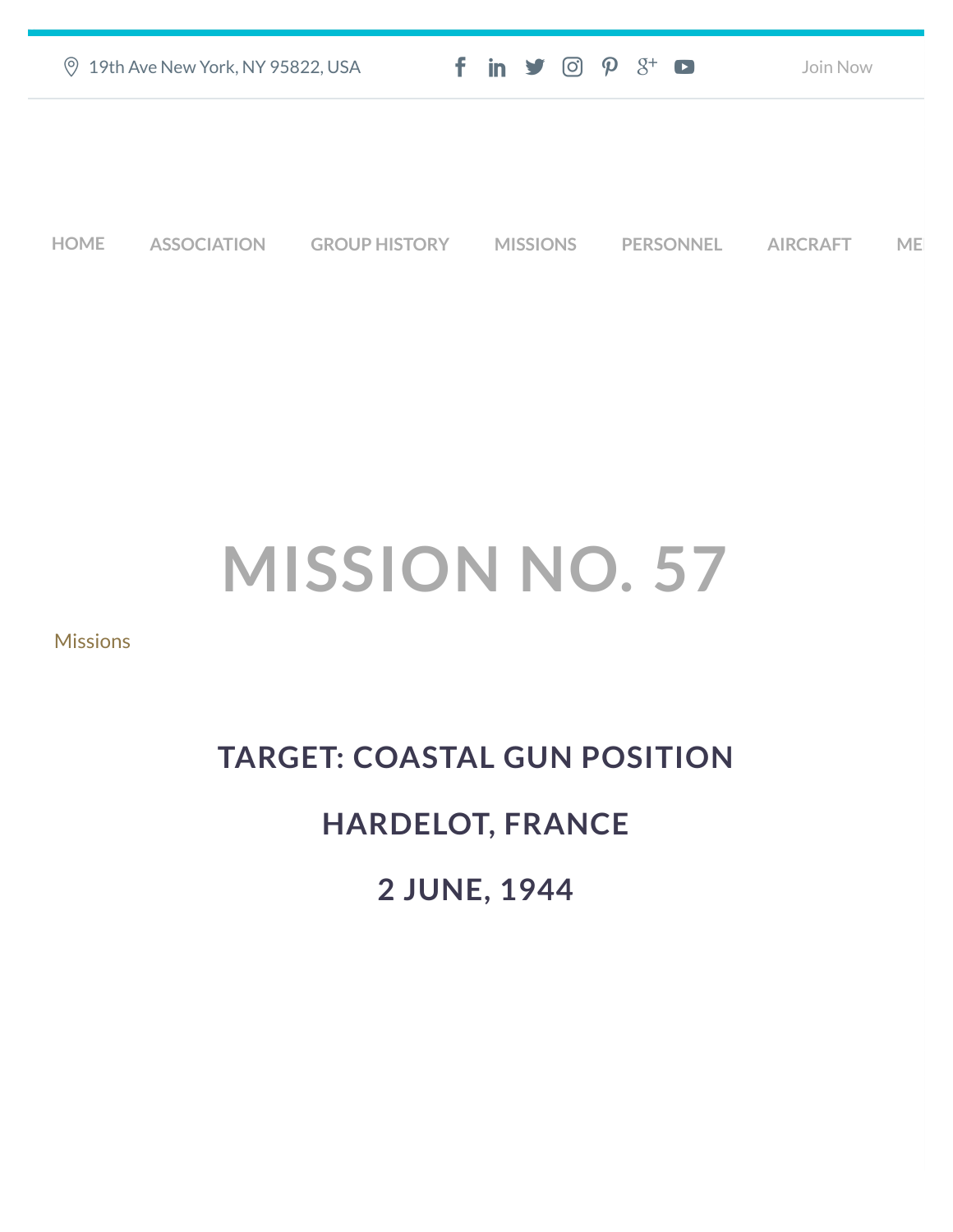

The final pre-invasion aerial assault was under way. The target was a coastal gun position consisting of six 155mm field artillery guns situated on the beach front equidistant between Boulogne and Le Touquet. Similarly, other gun batteries up and down the French Coast were attacked by other units of the Eighth Air Force.

Eighteen aircraft attacked the target without Wing assembly. Bombing results were unobserved due to heavy cloud cover. The Group encountered no flak or fighter opposition. Major George A. Beere was Air Commander and Lt. Russell M. Selwyn was pilot.

|     |                       | <b>MISSION NO. 57</b><br>June 2nd 1944 |                        |              |  |  |
|-----|-----------------------|----------------------------------------|------------------------|--------------|--|--|
|     | 748th Squadron        | 749th Squadron                         | 750th Squadron         | <b>751th</b> |  |  |
|     | A/C #458              | A/C #79                                | A/C # 073              | A/C #        |  |  |
| D   | Lt Harris S. Mathis   | Lt Marsden W. Mattatall                | Lt Garlan M. Hutson    |              |  |  |
| cp  | Lt Louis G. Mueller   | Lt John L. Fowler                      | Lt Tracy E. Geiger     | ι            |  |  |
| n   | Lt Charles S. Tripp   | Lt Ralph C. Jordan                     | Lt Carl F. Hansen      | ι            |  |  |
| ь   | Lt John A. Richardson | Sgt Alexander P McDermott              | F/O Clifford D. Hughes | ι            |  |  |
| tt  | Sgt Rex B. Crawford   | Sgt Joseph Waszkierscz                 | Sgt Morgan J. Newman   | Sg           |  |  |
| ro  | Sgt Mark A. Osborne   | Sgt Milton P. Rudd                     | Sgt John E. Misener    | Sg           |  |  |
| bt  | Sgt Donald E. Cook    | Sgt Axel R. Olson                      | Sgt Herman R. Goossens | Sg           |  |  |
| lwg | Sgt Morris R. Walker  | Sgt Ben H. Collinsworth                | Sgt Howard C. Layton   | Sg           |  |  |
| rwg | Sgt Ralph H. Garrison | Sgt Douglas C. Ellison                 | Sgt Jachin M. Forbes   | Sg           |  |  |
| tg  | Sgt                   | Sgt Robert E. Way                      | Sgt William F. Radford | Sg           |  |  |